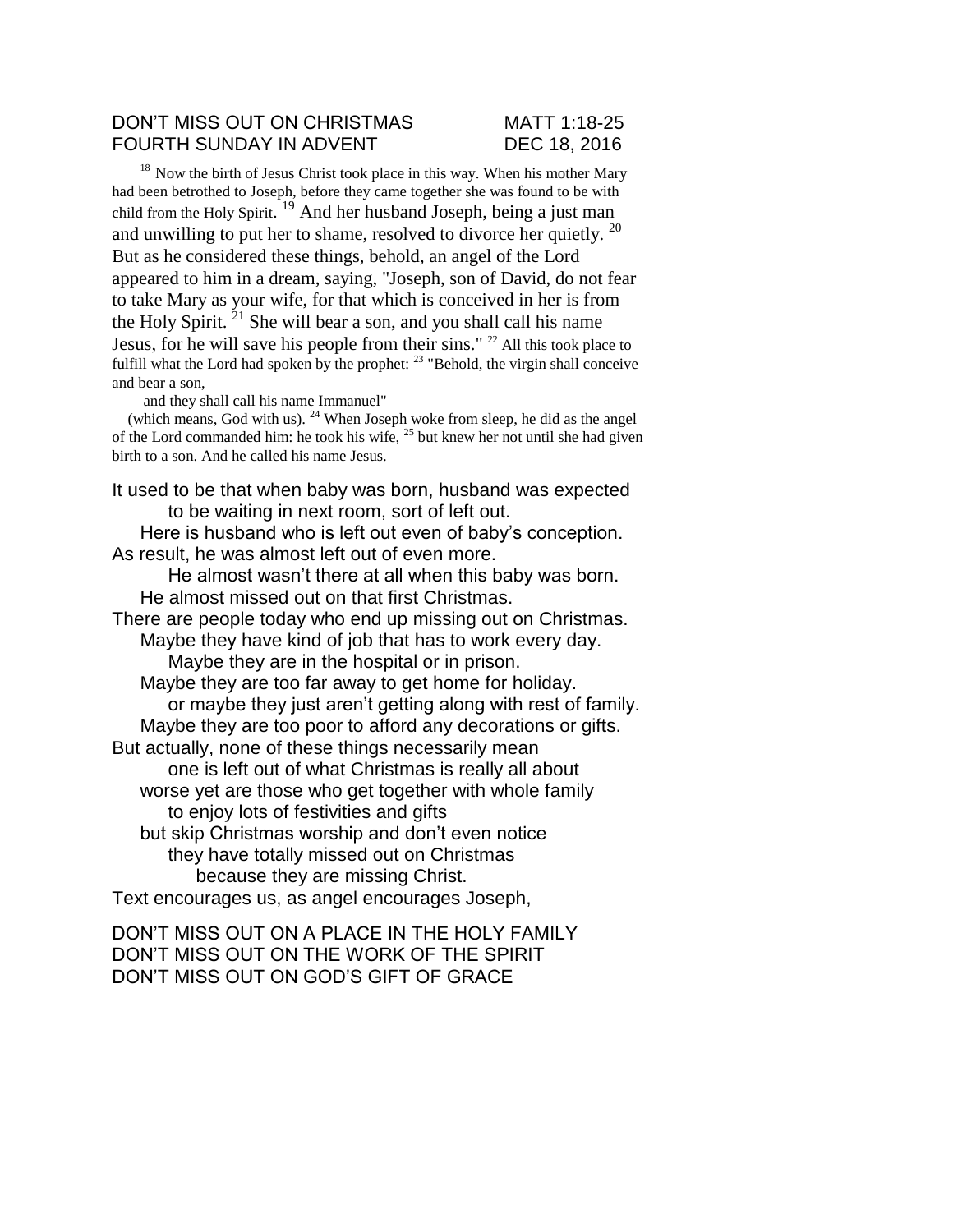## DON'T MISS OUT ON A PLACE IN THE HOLY FAMILY

 $18$  Now the birth of Jesus Christ took place in this way. When his mother Mary had been betrothed to Joseph, before they came together she was found to be with child from the Holy Spirit. <sup>19</sup> And her husband Joseph, being a just man and unwilling to put her to shame, resolved to divorce her quietly.

The coming of the Messiah, the savior, was something Jewish families had been looking forward to for centuries, each one likely hoping it would be their family into which he was born. But just as it finally happens, there is a problem. Luther comments it is this way with Christian life. As soon as Christ comes to us, the cross comes too. Suffering is always part of the recipe. When you picture holy family, it is usually Mary holding Jesus and Joseph standing next to her looking on. But sometimes Joseph left out of picture, just Mary & Jesus. He could have been left out of picture all together, leaving because of disappointment & sadness. He dreamed of getting married but it turned to nightmare. It seemed he was not needed as father or husband, because someone else had taken his place. He could have been ashamed. Nazareth was small town where everyone knew everything. Did Mary tell him right away or was it a busybody who noticed the baby bump first. It could look like he had been scorned, or on other hand he himself had not waited until the right time. He could have been angry. He had right to call for her to be stoned for committing adultery. These problems come to families today. disappointment & sadness, shame & anger, hurt & fear. Sometimes is another's fault, sometimes ours, usually both. Either way, there is brokenness. Even when we want to do right thing, we need God's help. God helps Joseph. He sends him an angelic message. There is still a place for him in this family as a husband and also as a father, He will provide for & protect both the mother and her child.

He also will be one who carries Jesus along.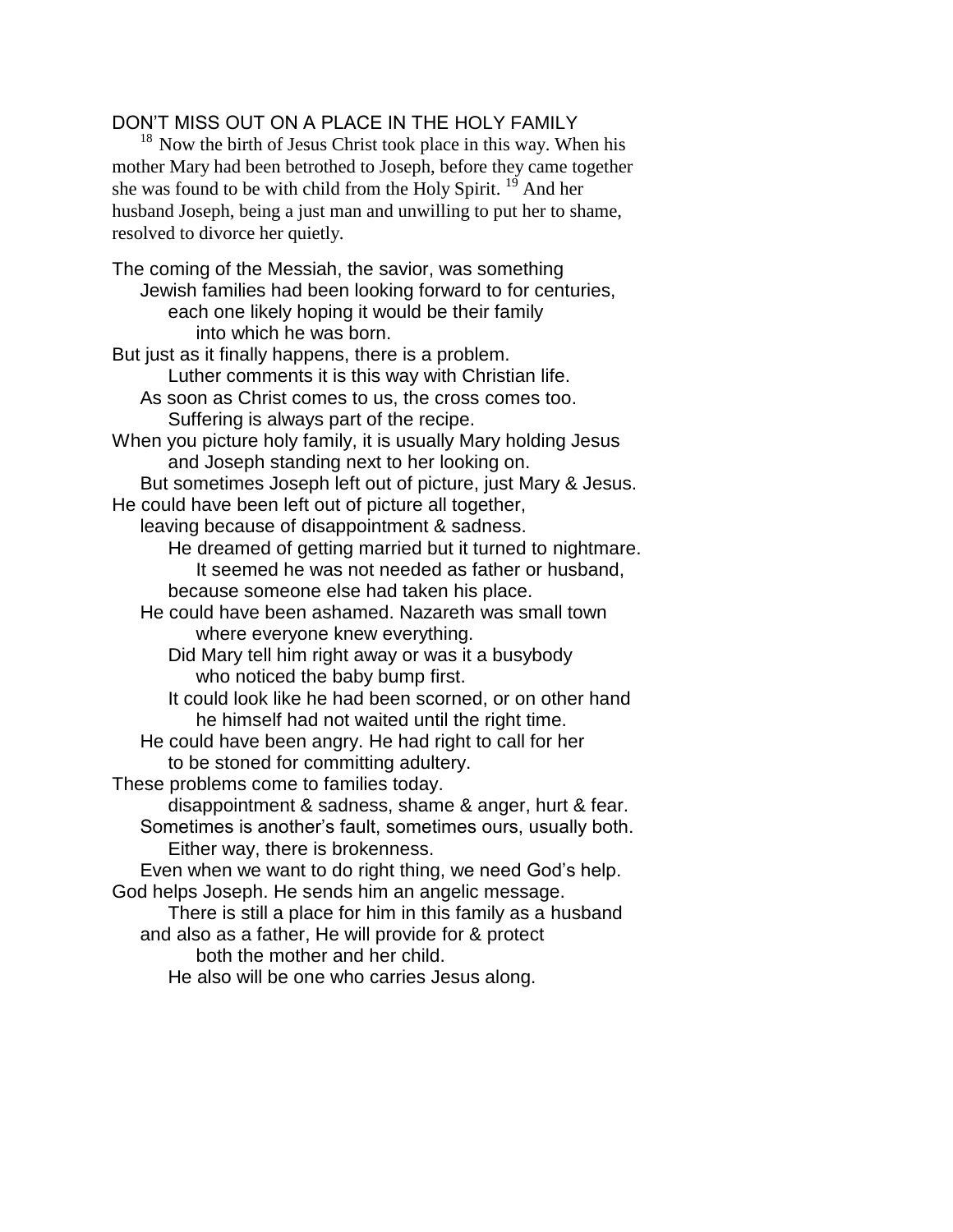We too have a place in God's holy family Jesus says who is my mother & brother & sisters? It is those who do my Father's will. God's holy family is the church where we are to be one family. Although, if he wanted to, God could bring Christ to whole world without any help from us, He graciously gives us a role and responsibility. We also are to hold Christ & carry him to others. God calls us to be together & work together. But same things that tear apart families tear apart church, anger, shame, disappointment separate people and cause them loudly or quietly go away. But doesn't want us to miss out on being in his holy family. How does this happen? By the work of the Holy Spirit.

DON'T MISS OUT ON THE WORK OF THE SPIRIT <sup>20</sup> But as he considered these things, behold, an angel of the Lord appeared to him in a dream, saying, "Joseph, son of David, do not fear to take Mary as your wife, for that which is conceived in her is from the Holy Spirit.  $^{21}$  She will bear a son, and you shall call his name Jesus, for he will save his people from their sins."

It was Holy Spirit working in Mary that gave her Christ child, causing the Word of God to become flesh and making her part of his holy family. It was same Holy Spirit who works with God's word in Joseph's heart too, calling him to be part of the family. His nightmare of shattered dreams is being turned into something beyond his wildest dreams. which he will miss out on if he doesn't believe this message. Holy Spirit also calls us to part of God's family by sending us Gods' word through his messengers - that is what the word angel means which is no less believable than if spoken by heavenly angel. Jesus says those who don't believe Moses & prophets wouldn't believe even if someone rose from dead. The Holy Spirit opens the eyes of sleepy people. Surely Mary's eyes were opened wide in surprise. God continues doing what is surprising & unexpected. Now Joseph's eyes are opened to the truth, including fact he was about to do something wrong. Mary had seemed unfaithful but it was he who needed faith.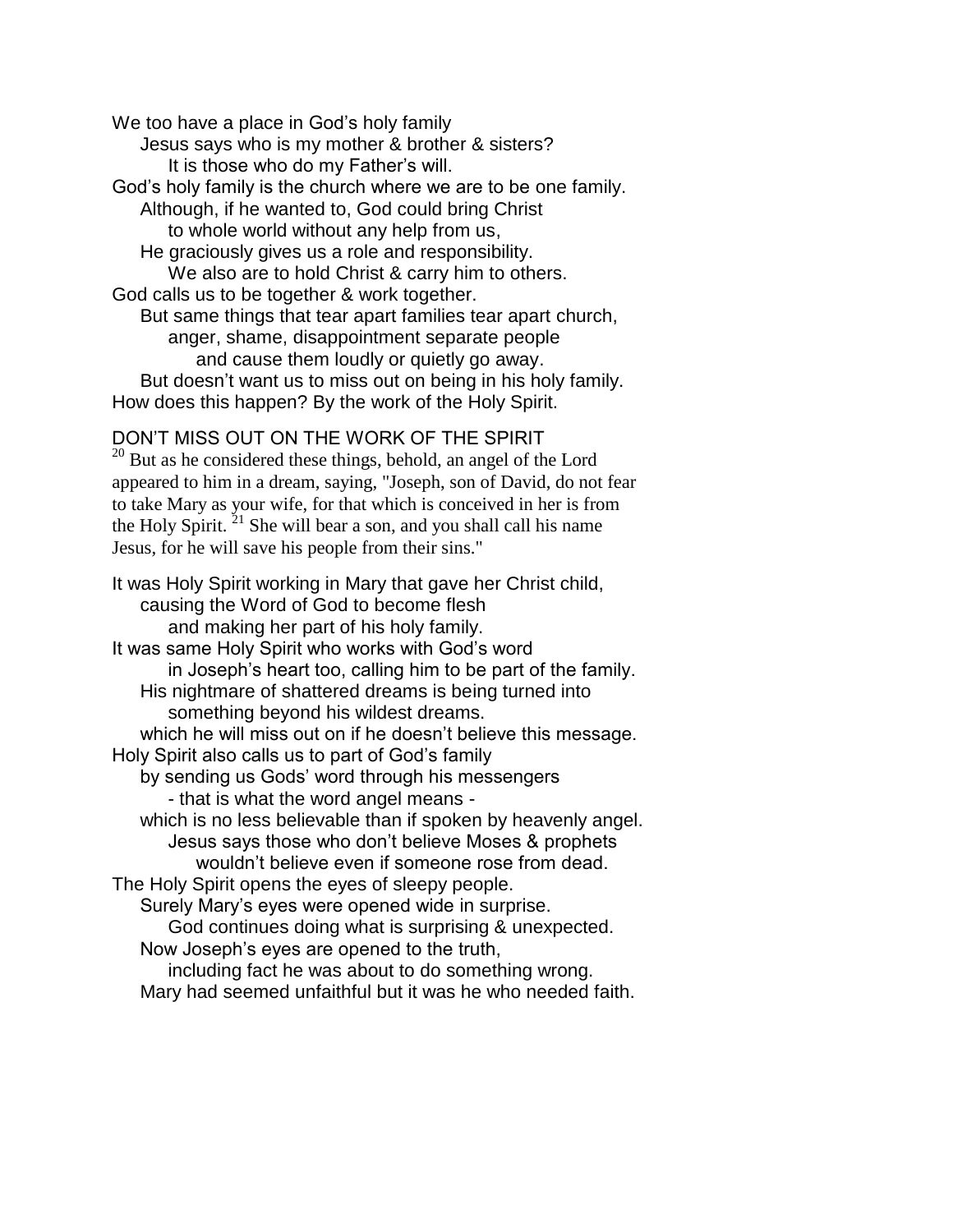Holy Spirit also opens our eyes to the fact

that we need a savior from our sins.

- Traditionally it was father who gave the child his name. God gives Joseph this role, he says you will name him.
	- You will call him Jesus, which means "God saves us."
	- By calling Jesus "savior", Joseph calls him his savior too and this is how he is part of God's family.

God invites us to call Jesus savior, our savior.

Holy Spirit is at work in our hearts, like Mary,

to gives new birth to a new man in us.

Spirit at work in our hearts also calls us to call to God in prayer, "Abba, Father."

All of this work of the Holy Spirit is to bring us to faith because it is only through faith in Jesus that we receive the benefit of all his work.

## DON'T MISS OUT ON GOD'S GIFT OF GRACE

 $22$  All this took place to fulfill what the Lord had spoken by the prophet: <sup>23</sup> "Behold, the virgin shall conceive and bear a son,

and they shall call his name Immanuel"

(which means, God with us).  $24$  When Joseph woke from sleep, he did as the angel of the Lord commanded him: he took his wife,  $^{25}$  but knew her not until she had given birth to a son. And he called his name Jesus.

Unlinke unlike Ahaz to whom this prophecy was first given, & unlike Zechariah, who didn't believe at first when angel told him he would be father of John the Baptist, Joseph believes, and so he receives comfort & hope and, I would think, great joy, and also wisdom and courage to do what is right. He finalizes marriage, thereby protecting Mary's reputation by sacrificing his reputation as a righteous man, saying by his action, I am the father of this child. This is what it takes to bind up families today that are broken by hurt, disappointment, shame It is treating others as if they have not done wrong by forgiving them, which means being willing to pay price ourselves for what they have done. What makes this possible is that this is what Jesus does for us. He is Immanuel, God who has come to be with us, not turn away from us who have been unfaithful.